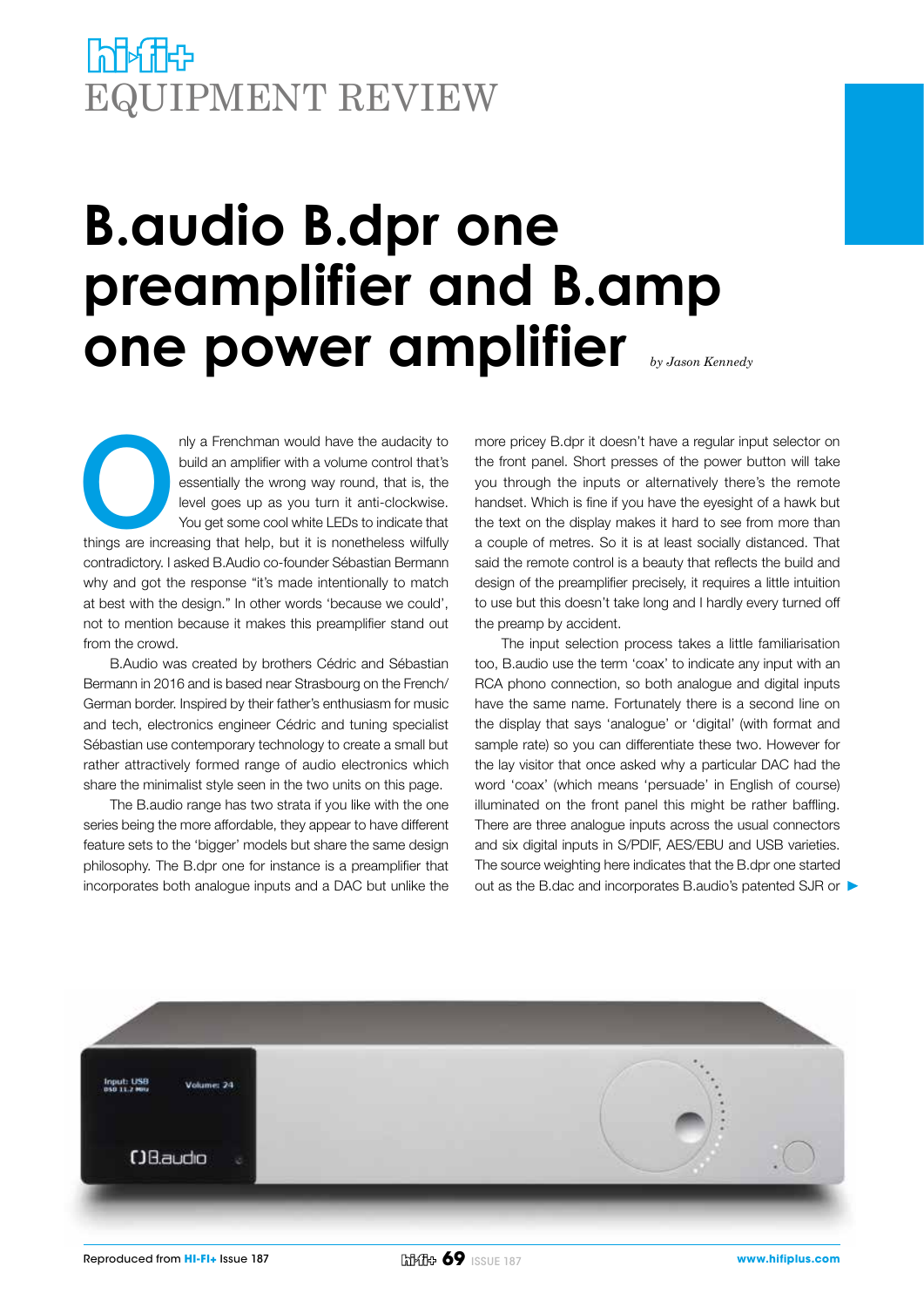### EQUIPMENT REVIEW / **B.AUDIO B.DPR ONE/B.AMP ONE**

*"The B.amp one is a Class AB stereo power amplifier with a 120 Watt power rating in a precisely built but fairly modestly sized case."*



source jitter removal tech which claims to eliminate incoming jitter entirely. This is achieved by a process not dissimilar to that used in reclockers where a new clock signal is generated in order to remove the noise associated with the signal coming from a digital source. It is worth mentioning that even though the B.dpr one is based on a DAC it contains balanced mode analogue circuitry alongside a suitably symmetrical volume control, this is not a digital preamplifier in any sense of the word.

The B.amp one is a Class AB stereo power amplifier with a 120 Watt power rating in a precisely built but fairly modestly sized case for the price. It has balanced and single ended inputs and high quality cable terminals plus an on/off switch on the rear that's a bit too close to the IEC inlet to use the chunkier variety of IEC plug. There is also a front panel switch with some white LEDs to match those on the B.dpr so the rear one is perhaps vestigial. Under the hood *les freres* Bermann have introduced what they call an IOD (intelligent output drive) stage, this sits between the voltage gain stage and the output stage and acts as a kind of buffer. It does two things, delivers drive current to the output stage at high speed and buffers the feedback generated by loudspeakers, effectively allowing the voltage stage to operate independently. It's claimed that this reduces crossover distortion to the levels achieved in Class A designs without the inherent inefficiencies of that approach.

This innovation in the power amplifier is presumably behind the unusually powerful nature of the bass that this combination produces with both analogue and digital signals. It feels like a considerably more muscular amplifier than the 120 Watt figure would suggest, in fact the last power amp I had that delivered this sort of grunt weighed too much to be lifted and cost rather more than the B.amp one. And it's not just about low end energy and resolution; this pairing delivers uncannily solid and three-dimensional imaging with all manner of material and via different loudspeakers. It seems that IOD is an acronym that amounts to more than just marketing spiel.

I really enjoyed the dynamics that the B.audio delivered too, in the first instance I hooked them up to PMC Fact.12 Signature speakers which are not the most sensitive of beasts, but the B.amp one had no trouble getting them to jump when it said so. The live energy of Frank Zappa's *Roxy and Elsewhere* [DiscReet] was palpable with this combo, and the sound so clean that it could be turned up without fear of grain or glare coming through. More up to date recordings like Matthew Halsall's *When the World Was One* [Gondwana Records] produced impressive depth of image with all the instruments presented in a solid and believable fashion. I also played some vinyl through a Tom Evans Groove SRX phono stage and enjoyed the same qualities, Peter Green passed away as I was writing this review so I played the eponymous Fleetwood Mac blues classic with the bin on the cover [Blue Horizon] by way of tribute. This managed not to sound its age somehow albeit the music is very much of the sixties blues ilk,